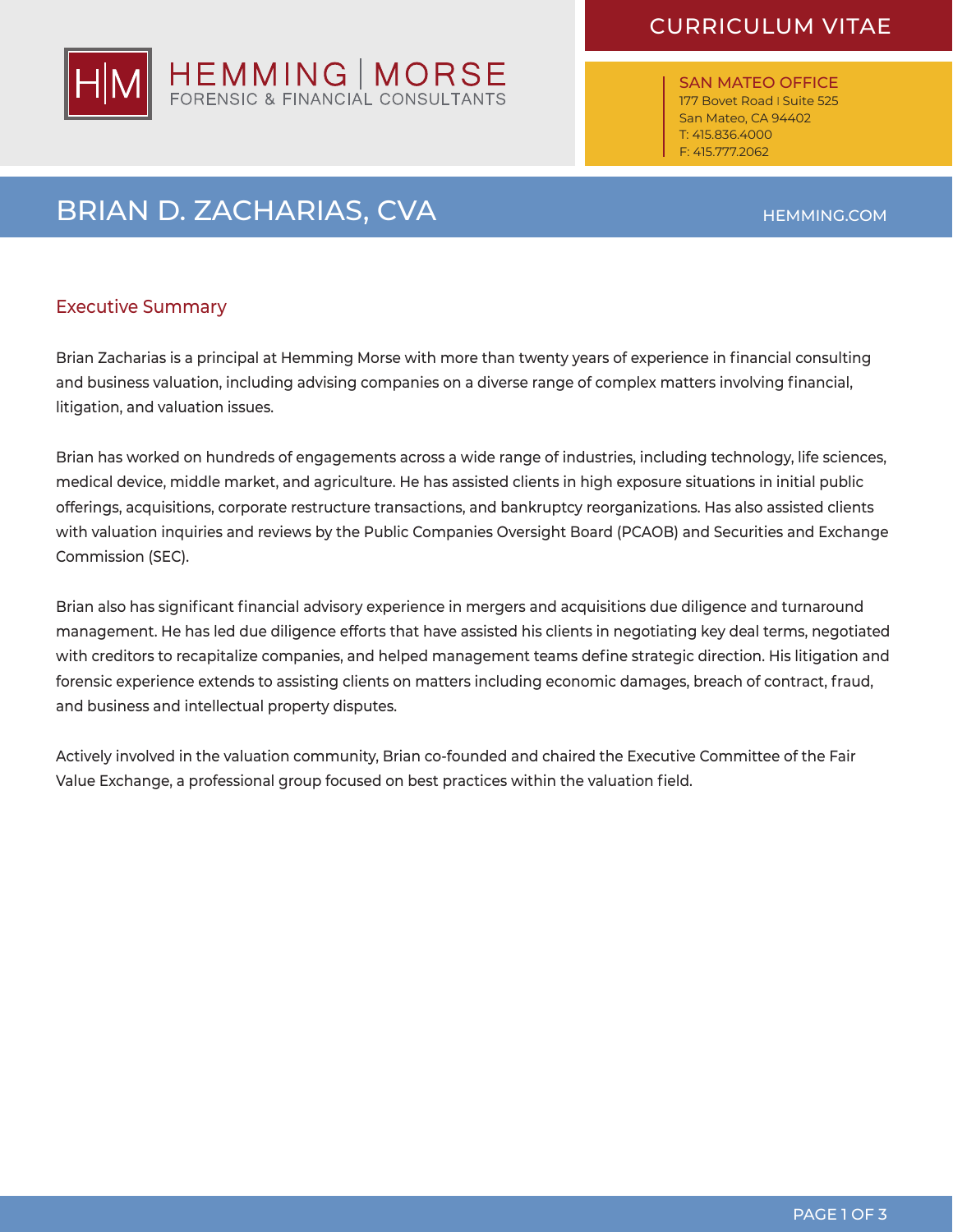## HEMMING | MORSE<br>FORENSIC & FINANCIAL CONSULTANTS lΗ

## CURRICULUM VITAE

SAN MATEO OFFICE 177 Bovet Road I Suite 525 San Mateo, CA 94402 T: 415.836.4000 F: 415.777.2062

## BRIAN D. ZACHARIAS, CVA

### Employment & Education

| $2013$ – Present | Hemming Morse, LLP<br>Certified Public Accountants, Forensic and Financial Consultants<br>Principal                              |
|------------------|----------------------------------------------------------------------------------------------------------------------------------|
| $2007 - 2013$    | Burr Pilger Mayer, Inc.<br><b>Certified Public Accountants and Consultants</b><br>Senior Manager                                 |
| $2006 - 2007$    | Comerica Bank, Palo Alto<br>First Vice President / Assistant Group Manager - Wealth & Institutional Management                   |
| 1996 - 2006      | Comerica Bank<br>Vice President / Corporate Banking Officer - Technology and Life Sciences,<br>Wealth & Institutional Management |
| 1996             | Santa Clara University<br>Bachelor of Science in Finance                                                                         |

#### HEMMING.COM